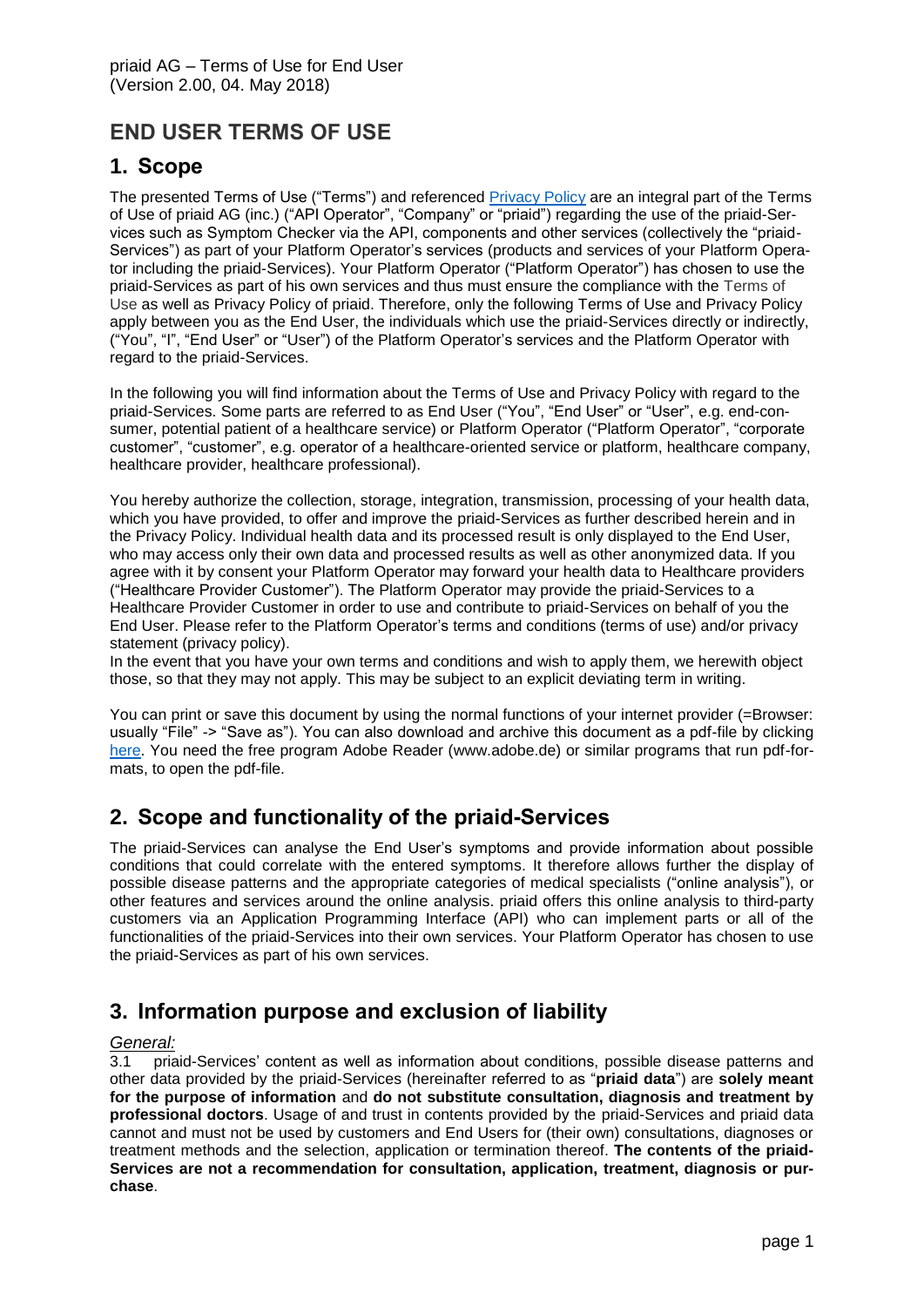priaid AG – Terms of Use for End User (Version 2.00, 04. May 2018)

3.2 priaid is using great care to ensure that all information made available on the priaid-Services is correct and complete. priaid and all staff involved in the generation of content disclaim any liability to the fullest extent permitted by law in terms of correctness, timeliness, accuracy, reliability or completeness of the provided information.

3.3 priaid shall not be liable for any damage resulting from false or incomplete information given by the End User, especially the health data. The End Users are solely responsible for their health data's correctness and timeliness. In the event that claims are made against priaid by a third party (e.g. End Users or customers) because of the absence of correctness or timeliness of the End User's data and information, the respective End User undertakes to fully indemnify priaid.

3.4 All End Users of this service are requested by priaid and all customers shall request their End Users to consult a doctor for health information. **In the event of a medical emergency or in imminent, life-threatening situations, the End User needs to contact or consult a medical emergency service immediately. The priaid-Services are not meant for emergency situations and must not be used solely in such constellations**.

3.5 priaid disclaims any liability to the fullest extent permitted by law for any possible damage caused by the usage of the products and services with regard to priaid-Services or priaid data. Any utilization or usage of contents on the priaid-Services or the priaid data takes place at one's own risk. The assertion of any types of claims is therefore excluded.

3.6 priaid disclaims any liability to the fullest extent permitted by law for any possible damage caused mainly or completely by the End User, e.g. damage caused by the incompatibility of End User's devices and the API Operator's operating system, disruption of data transmission from the End User's provider to the End User, deactivation of necessary cookies or damages resulting from lack of access security on the End User's side.

3.7 The End User and the Platform Operator bear responsibility for all consequences and disadvantages which may occur due to misuse or illegal use of the products and services with regard to the priaid-Services and the priaid data or because the End User does not fulfil his other essential agreement duties (among other things, the obligation of keeping the password secret). priaid accepts no liability for any damage that may occur from that. The End User and Platform Operator shall indemnify priaid in full in the event that claims should be asserted against priaid due to misuse or illegal use of the products and services with regard to the priaid-Services as well as priaid data by the End User or Platform Operator.

#### *Online analysis:*

#### 3.8 **The online analysis using the priaid-Services does neither substitute the medical examination nor the diagnosis by a qualified doctor.**

Usage of the priaid-Services and its contents are no substitute for professional medical care, doctor's advice, diagnosis or treatment. The usage of the priaid-Services is voluntary and solely at the End User's own risk and in the End User's own assessment regarding the reliability of information and data (priaid data) provided by the priaid-Services. Also, in the End User's responsibility are decisions or actions, including but not limited to the decision, not to consult a doctor for diagnosis and treatment, resulting from the usage of the priaid-Services. Only the End User is responsible for the decision, to use the services of a doctor. priaid does not recommend or advocate tests, doctors, healthcare services, products, procedures, opinions or other information that may be mentioned via the priaid-Services. The End User should also not delay professional medical advice/care because of information and priaid data that have been obtained via the priaid-Services. The customer shall inform their End Users about these limitations in an appropriate manner to ensure that their End Users fully understand their risks and limitations associated with the usage of the priaid-Services.

#### *Links:*

3.9 priaid has absolutely no influence on the websites linked to the priaid-Services or to the links provided in combination with the priaid-Services, therefore priaid takes absolutely no responsibility for their content, correctness, completeness and lawfulness. The establishing of connections to these sites is done at your own risk. The terms and conditions of the respective websites apply.

#### *Availability and others:*

3.10 One hundred percent availability of the priaid-Services is technically not possible. However, priaid is making an effort with all means available and within economic reason, to constantly provide the priaid-Services. The priaid-Services are generally available around the clock from Monday to Sunday. priaid strives to provide continuous availability of all functions, especially during the core working time Monday to Friday, 9.00am to 5.00pm. However, priaid reserves the right to execute maintenance-related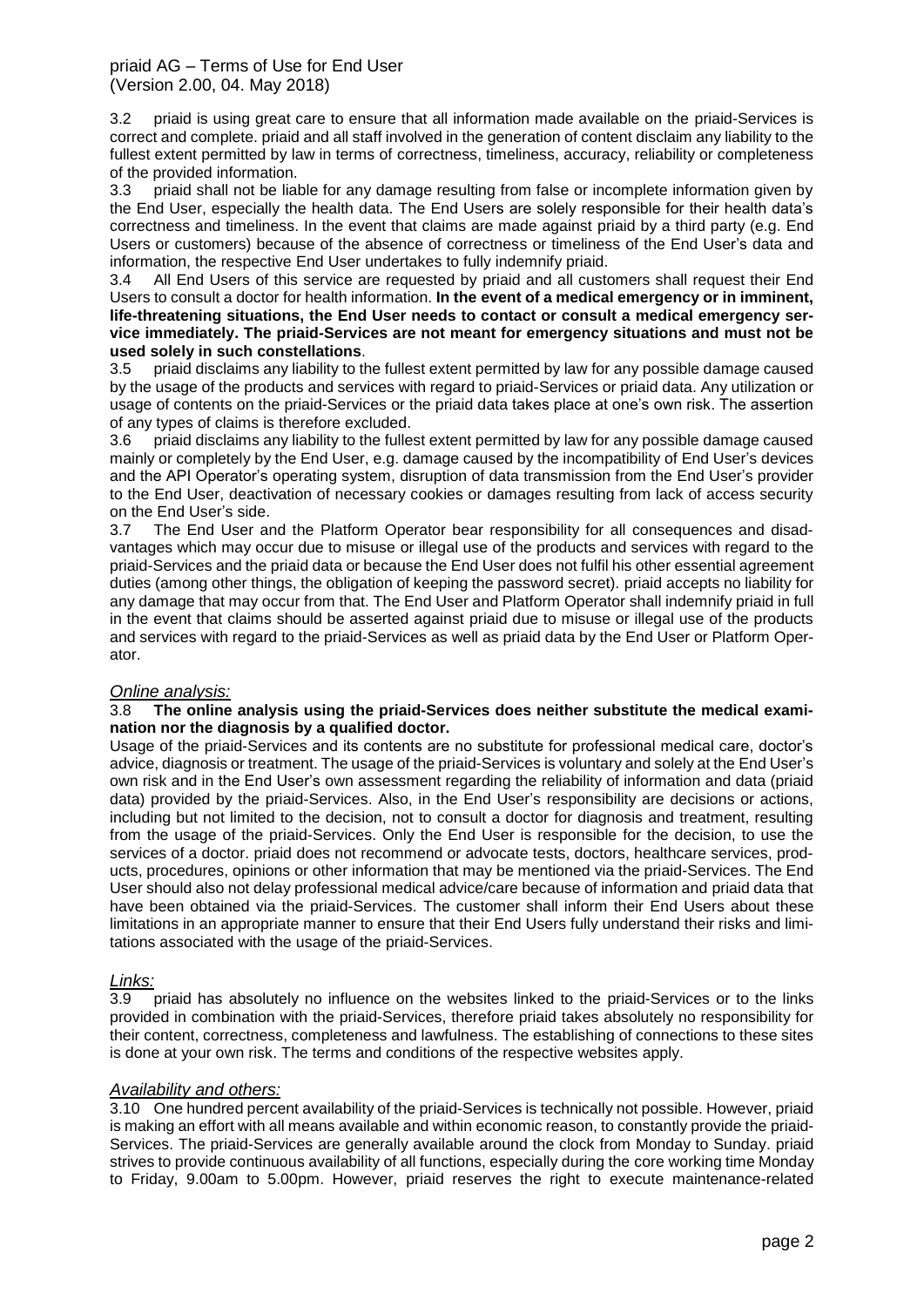#### priaid AG – Terms of Use for End User (Version 2.00, 04. May 2018)

shutdowns of individual servers of the used server infrastructure, and thereby to fully or partially limit the availability of the priaid-Services.

3.11 priaid disclaims any liability to the fullest extent permitted by law for technical problems and service disruptions, as well as damage to the End User's software and hardware. priaid also disclaims any liability to the fullest extent permitted by law for damage or viruses that may impair the computer, equipment or any other property of the End User or the use thereof, due to their accessing information and data. In the event of service disruptions or system failure, priaid will do their best to remedy the disruption or failure. priaid disclaims any liability to the fullest extent permitted by law for damages that may occur for the End User due to lack of accessibility of priaid-Services or priaid-operated databases.

3.12 priaid can provide the End User with services by third party providers within the priaid-Services (embedded in the services or via links). The providers are carefully selected; however, a constant control of the services, especially of websites and services made available by them is not possible for priaid. Their availability as well as quality requirements of such third-party services comply with the respective rules applicable. In no case is priaid responsible or reliable for their content, availability, disturbances, low quality and/or disruptions. This also applies to third party providers/links to pages of cooperation partners of priaid. priaid is not a party of the contract between the End User and a third-party provider.

3.13 The API Operator reserves the right, to partly or fully and without separate announcement change, complement, delete the offer, or to stop the publication temporarily or definitely. priaid shall not be made liable for damages occurring thereof.

3.14 Claims to damages and reimbursement of expenditure of the End User or customer (hereinafter: claims for damages) against priaid, irrespective of their legal grounds, in particular claims arising from duties from business debts of unlawful dealings, especially due to violation of above mentioned paragraphs 3.3, 3.5, 3.6, 3.7, 3.8 are excluded. This does not apply as far as priaid is mandatorily liable, e.g. due to product liability, in cases of intent, gross negligence, for violation of life, the body or health, or due to a violation of major contractual obligations. However, the claim for damages for violation of major contractual obligations is limited to contractual, foreseeable damages, if no case of intent or gross negligence applies on the part of priaid, or if liability for violation of life, the body or health applies. A change in the burden of proof to the End User's or customer's disadvantage is not connected with the preceding provisions.

3.15 If End Users or customers are entitled to claims for damage according to paragraph 3.14, they are becoming time-barred within two years, according to the period of limitation applicable for claims for damages. For claims for damage according to the Product Liability Act, the statutory limitation periods shall apply.

# **4. Functional scope of the priaid-Services**

4.1 If the scope of service is not explicitly different, then the respective scope of service made available for the End User with regard to the priaid-Services shall apply as the scope of service of these Terms of Use.

4.2 The customer and End User can access content and data of the priaid-Services via the internet regardless of time and place, within the technical and operational possibilities provided by priaid (e.g. latest version of software component, web-browser, API libraries, etc.)

4.3 The current basic functions of the priaid-Services include (the latest versions are provided with the respective updated product-/service-descriptions) - not all services may be available to all End Users:

- Online-analysis: Analysis of symptoms and information about possible conditions
- Health information: Library of patient-oriented descriptions of conditions and other health related information
- Medical specialization: Search of suitable medical specializations based on the End User's symptoms

4.4 The End User can largely control, how and which data will be used or passed on. priaid trusts that they meet the End User's needs. We highlight that only the End User alone decides which data they provide. These data can support the End User, Healthcare Provider Customer or customer in the services provided by the customer. priaid has no influence on the content and the data, or their disclosure. 4.5 Products and services of third parties that are not provided by priaid are not subject to these Terms of Use.

4.6 The API Operator reserves the right, to partly or fully and without separate announcement change, complement, delete parts of the pages or the whole offer, or to stop the publication temporarily or definitely.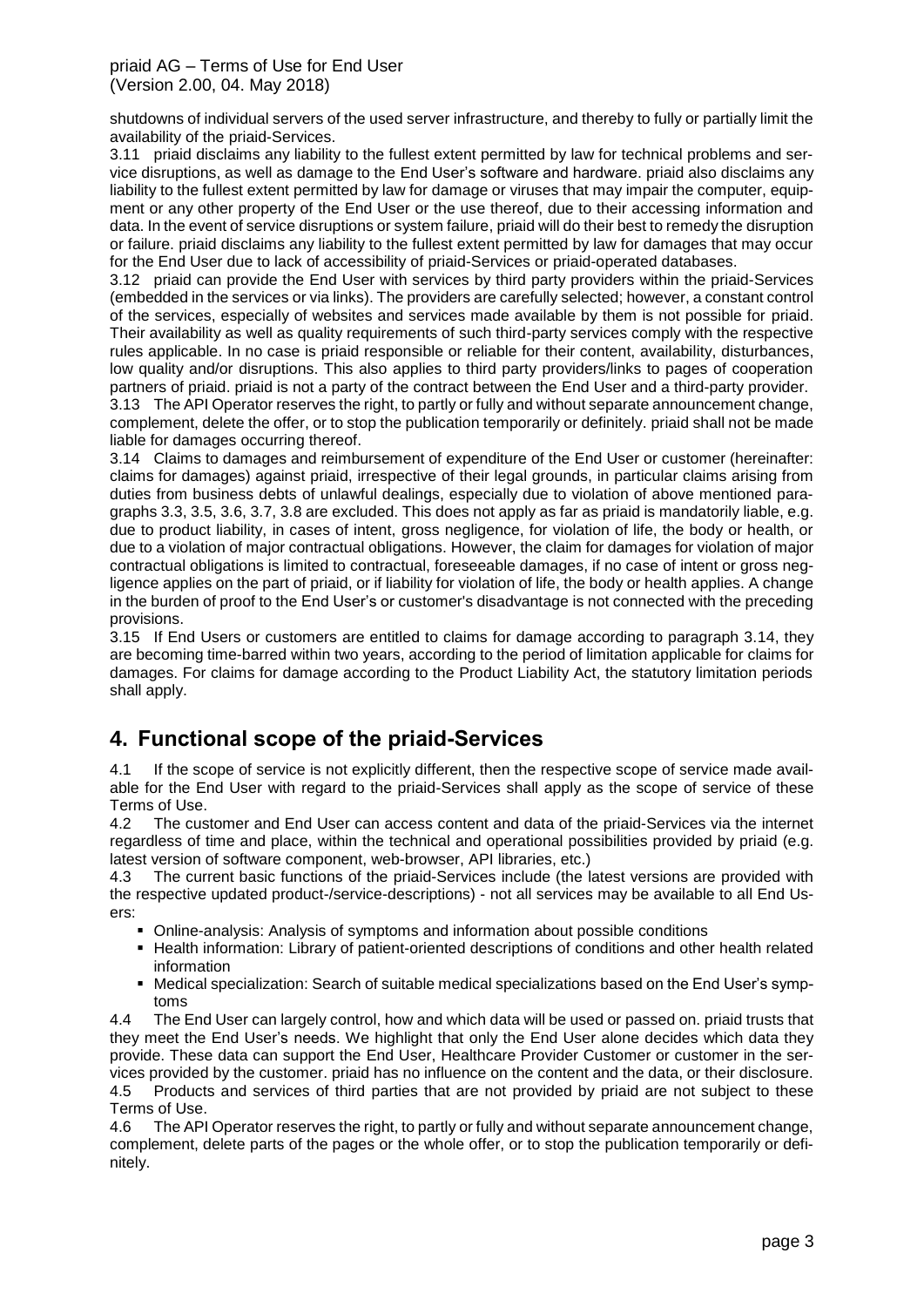# **5. Warranty**

If a warranty for the respective service or the respective product is applicable at all, End User's or customers' claims to damages and reimbursement of expenditure against priaid - irrespective of their legal grounds - in particular claims arising from duties from business debts of unlawful dealings are excluded, unless stated otherwise in these Terms of Use.

This does not apply as far as priaid is mandatorily liable, e.g. due to product liability, in cases of intent, gross negligence or due to a violation of major contractual obligations. However, the claim for damages for violation of major contractual obligations is limited to contractual, foreseeable damages, if no case of intent or gross negligence applies. A change in the burden of proof to the customer's disadvantage is not connected with the preceding provisions. If customers are entitled to claims for damage, they are becoming time-barred according to the period of limitation applicable for claims for damages. For claims for damage according to the Product Liability Act, the statutory limitation periods shall apply. Further warranties are excluded to the fullest extent permitted by law.

### **6. Information/Communication**

6.1 No information about medical topics will be provided. Please contact a healthcare professional via the regular channels for medical information.

6.2 The End User shall contact the Platform Operator for any questions, feedback or any other communication. Priaid only offers the support to the Platform Operators based on the contract and respective agreements between them.

# **7. Right of use of the priaid-Services**

The right of use allows the End User the intended, non-exclusive, limited to the terms of the agreement, not transferrable and non-sublicensable usage of the priaid-Service or priaid-data. The End User shall not use the priaid-Services beyond this agreement. Most of all, the End User shall not use priaid-Services or priaid-data for their own commercial purposes or make the non-public content available to third parties.

# **8. Intellectual property and other rights of content**

8.1 By accessing the priaid-Services or priaid data, the End User agrees that the rights of the priaid-Services (and all its elements), as well as all information, data, graphics and symbols on the priaid-Services belong to priaid (or their contractual partners).

8.2 The End User shall not copy, distribute or make available via framing or other methods parts of the priaid-Services or priaid data. They shall never publish non-public contents. It is prohibited to use the priaid-Services for third parties.

8.3 The End User shall not reengineer, collect systematically or entirely save information from the priaid-Services.

8.4 The content published or distributed via priaid-Services is subject to copyright protection. As long as not stated otherwise, priaid owns the copyright.

8.5 The electronic data and content generated by End Users, Healthcare Provider Customers or customers with regard to the priaid-Services shall not be reproduced, modified, deleted or published outside of priaid's scope of service, if priaid has not specifically acknowledged those in advance.

### <span id="page-3-0"></span>**9. Data provided by the user**

9.1 To execute the contractual relationship with the Platform Operator and to continuously improve the priaid-Services, priaid saves and modifies the necessary information about the End User requests (birth year, gender, symptoms, date/time of the request) without any means of identification of the user. priaid treats these data confidentially.

9.2 The priaid-Services are a system that depends on information about health problems, additional health-related information and medical data in order to function correctly. Therefore, the priaid-Services contain medical information in various contexts, which are classified as extremely worthy of protection.